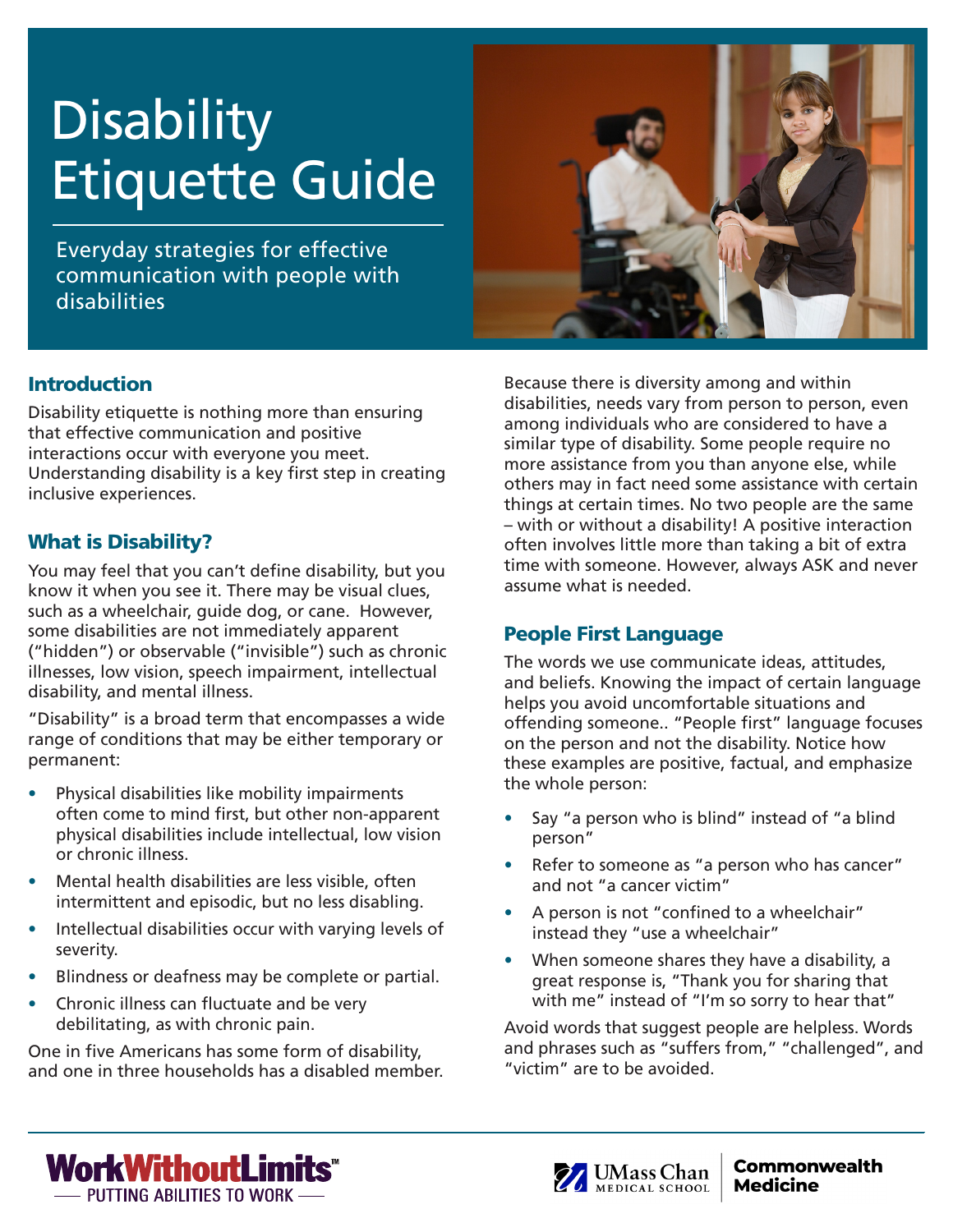# Tips for Engaging People with Disabilities

Disability Etiquette is about how a person HANDLEs diverse situations:

- "HELLO" Don't let your fear of doing or saying something "wrong" prevent you from getting to know a person with a disability. Just say, "Hello" and engage in the same conversation topic that you would, with any other person.
- ASK If you are not sure what to do or say, always ASK first. Never assume.
- NO It's ok to accept "no" for an answer. Trust your instincts about offering assistance if you think it will be helpful. Ask "Can I assist you?" then let the person take the lead by telling you what they need. Listen to them and respond according to their instructions. If they decline assistance, do not insist on helping. Also, feel free to decline a request if you are not comfortable with it or are not able to comply.
- **DIFFERENT** Every person and every disability is different.
- LIKE ADULTS Treat adults like adults. Avoid changing the pitch of your voice, using terms of endearment such as "honey" or "sweetheart", or tapping on the head or hand.
- ENGAGE Don't avoid. Look at and speak directly to an individual with a disability, rather than the person who may happen to be with them.

# Learning Disabilities

A learning disability may or may not be apparent. A learning disability is a neurological condition that interferes with a person's ability to store, process, or produce information. Learning disabilities should not be confused with intellectual disabilities, autism, deafness, blindness, and behavioral disorders.

#### **Things to keep in mind when you meet someone who has a learning disability:**

- Speak directly to the person and use clear, concrete, and task-specific language in a regular speaking voice.
- Be patient and flexible. You may need to repeat information more than once or provide written directions or instructions.
- People with dyslexia or other reading disabilities have trouble reading written information.

Give verbal explanation or allow extra time for reading.

• If the area is loud and has many distractions, consider moving to a quieter area.

# Mental Health Disabilities

A mental health disability may or may not be apparent. It is a medical condition that can disrupt a person's thinking, feeling, mood, ability to relate to others, and daily functioning. Mental health disabilities can affect persons of any age, race, religion or income and are not the result of personal weakness, lack of character or poor upbringing. Mental health disabilities are treatable and recovery is possible.

#### **Things to keep in mind when you meet someone who has a mental health disability:**

- Take the necessary time to listen to the person. Be calm and respectful. Be empathetic and flexible.
- Consider moving the conversation to a less crowded and quieter place.
- Stress can affect a person's ability to function. Try to keep the pressure of the situation to a minimum.
- Some people may not use eye contact or may be easily distracted. This should not be interpreted as rude.
- People who have mental health disabilities have different ways of coping with the condition. Treat each person as an individual. Ask what will make him or her most comfortable and respect his or her needs to the maximum extent possible.
- Although rare, if a conversation becomes confrontational, do not escalate, seek assistance.
- In a crisis, stay calm and be supportive as you would with anyone. Ask how you can help and find out if there is a support person who can be requested.

# Cognitive or Intellectual Disabilities

A cognitive or intellectual disability may or may not be apparent. It can affect a person's understanding, memory, language, judgment, learning and communication functions. These disabilities include individuals with intellectual disabilities, head injury, strokes, autism, and Alzheimer's disease.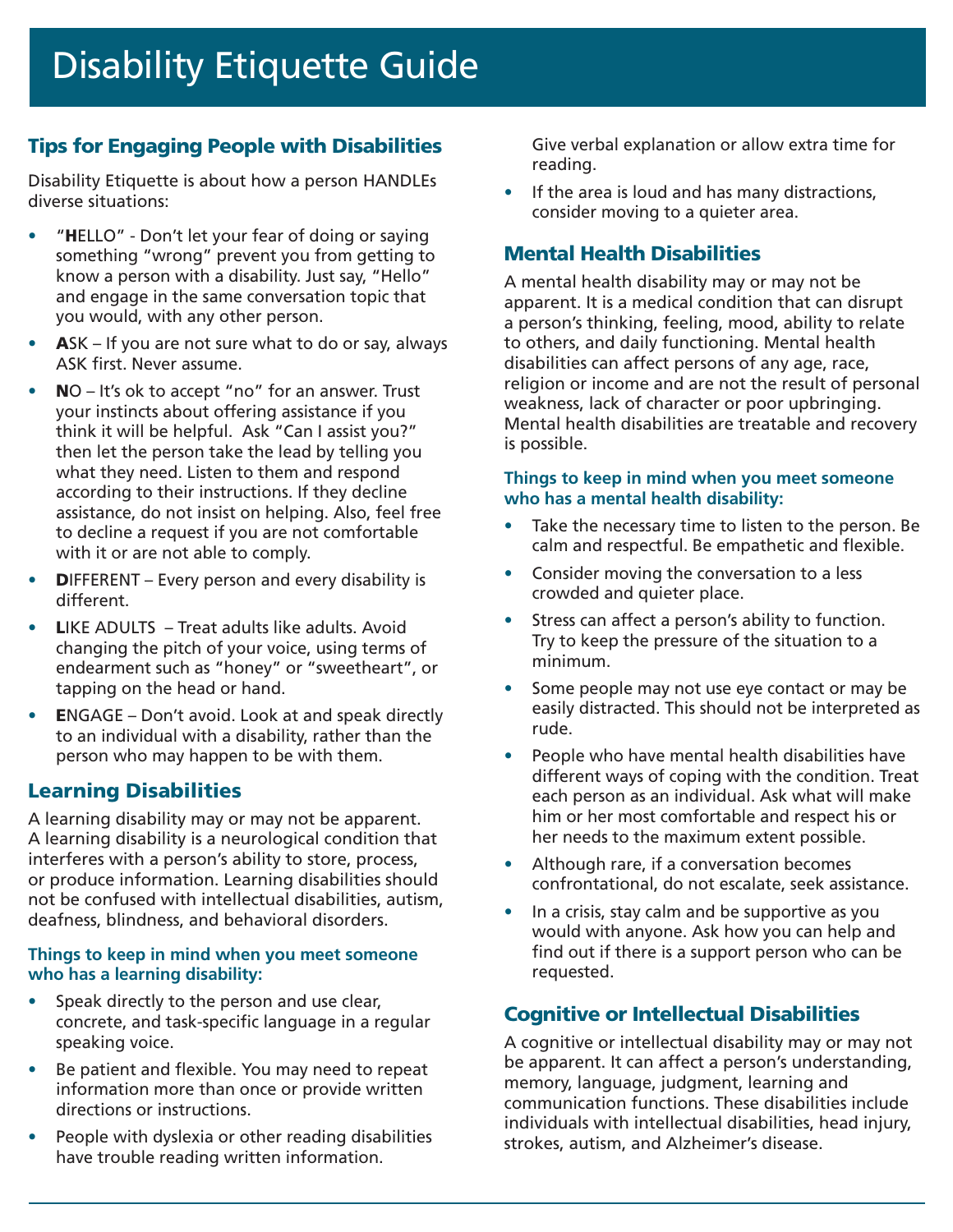#### **Things to keep in mind when you meet someone who has a cognitive or intellectual disability:**

- Offer information in a clear, concise, concrete manner. Added forms of visual communication such as gestures, facial expressions, pictures, diagrams or demonstrations are sometimes helpful.
- If you are not being understood, adjust your method of communicating. For example, demonstrate what you are trying to communicate verbally. When necessary, repeat information using different words or a different form of communication. Allow time for the information to be fully understood.
- A slow response or lack of response does not necessarily mean the person is not aware of you or what you said. Allow time for people to process your words, respond slowly or in their own way.
- Make sure the person understands your message.
- When offering help, wait until your offer is accepted before doing anything.
- Do not assume all people can read well or read at all. Use simple pictures or drawings to show instructions.
- Treat and interact with the person who has an intellectual disability as an adult.

#### Visual Disabilities

Visual disabilities may or may not be apparent. There is a wide range of people with vision impairments, from people who are totally blind to those who are legally blind but have limited eyesight. Often, there is no way for a casual observer to determine if someone does, in fact, have a vision impairment. People with vision impairments may or may not wear glasses, have a guide dog, or use a cane.

Many people feel uncomfortable using certain words around people with a vision impairment. However, you should not worry about that. In everyday conversation it is natural to use words like "look," "see" or "watch." As a matter of fact, many people with vision impairments use these words in their everyday language: "I was watching this show on TV last night..."

#### **Things to keep in mind when you meet someone who has a visual disability:**

• When you meet a person using a guide dog or cane, make your presence known and identify

yourself so they know where and who you are. Speak directly to the individual and do not yell. Also, let them know when you are leaving by saying something such as, "It was nice seeing you. I am leaving now".

- Offer assistance. If the offer is declined, do not insist on helping.
- If people want assistance in reaching a destination, ask them what you can do to be most helpful. Many people will want you to let them take your elbow or shoulder for guidance. While walking, advise them of any upcoming obstacles or changes in surface level.
- When giving directions, give specific, non-visual information. For example, tell the person to "walk two blocks and then take a left." Don't tell them to "walk down to the red brick building

#### Deaf or Hard of Hearing

Hearing disabilities may or may not be apparent. They range from being totally deaf to people who are hard of hearing. Just as there is a wide range of hearing loss, individual communication needs vary as well: some people may use sign language or read lips; some people use speech; some use hearing aids; some people communicate in writing by hand, while some use technology. There are also people who use pantomime; and others may just need you to speak clearly. The best way to have an effective conversation is to ask how they prefer to communicate. Good eye contact and a well-paced conversation helps!

#### **Things to keep in mind when you meet someone who is Deaf or hard of hearing:**

- Being prepared with pen and paper might be helpful, but some individuals who have been deaf from birth may never have learned written English.
- Speech to text apps/features are readily available on smart phones. Ask if that might a communication option?
- If someone is using an interpreter, speak directly to the person, not to the interpreter.
- Do not assume that people can read your lips (aka speech read); this is a skill that is not always easily acquired.
- If a person does speech read, make sure that you face them and that your mouth is not obstructed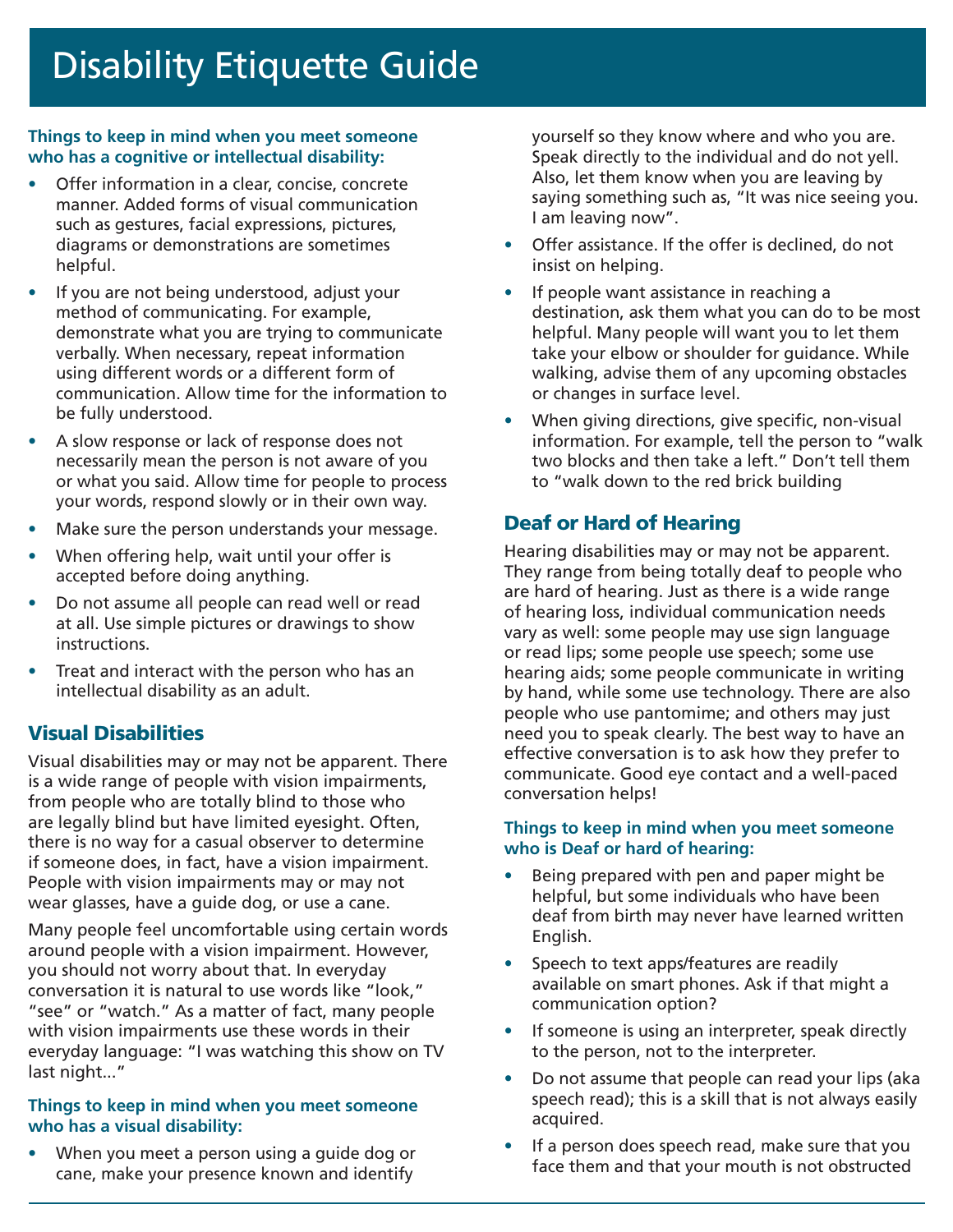# Disability Etiquette Guide

when you speak.

- Make sure that the communication is understood on both sides; repeat your understanding of the discussion for verification.
- Never pretend that you understand what is being said when you do not. If the communication if technical in nature, or you are having trouble communicating, consider putting the conversation on hold until an interpreter can be secured.
- Be patient. Some individuals may need you to repeat yourself more than once or may need to speak to you in a space without background noise.

# Speech Disabilities

Speech disabilities may not be immediately, but quickly become apparent. Sometimes people with speech disabilities are mistakenly thought to be intoxicated or unable to understand what you are saying. It's important to note that speech disabilities are related only to speech, not comprehension.

#### **Things to keep in mind when you meet someone who has a speech disability:**

- Give the person your full attention to better understand what is being said.
- Speak in a regular tone of voice.
- Never attempt to finish a person's sentence.
- Only interrupt the person if you do so politely and after an extended period of time. Explain that you do not understand all of what is being said, paraphrase what you thought you heard, and ask for confirmation. If there is someone else with this person, do not ask this person to interpret.
- Ask follow-up questions and summarize your understanding of the conversation for verification.
- If someone uses a communication device, take the necessary time to interact with the individual using the device. Such devices can be very simple boards, with words or pictures painted on them, or may be sophisticated computer applications that replicate human speech. If you have not interacted with anyone using a device like this, ask how best to do so.
- If you continue to have difficulty understanding what is being said, ask the person if they can state it in a different way. Most people with speech

disabilities know that others have difficulty understanding them and are very willing to repeat themselves.

# Mobility Disabilities

Mobility disabilities are often, but not always be apparent. Be aware of your surroundings; it should be accessible for all people at all times. It is up to each one of us to ensure that pathways are accessible since we never know when someone who uses a wheelchair or other mobility device will need to get by. An accessible pathway is one that is wide enough for a wheelchair to pass through and is not blocked by chairs, boxes or other items. It is also a curb cut that is not blocked by snow or a car.

When you see someone with a mobility disability, do not make any assumptions about that person's ability. There is a wide range of physical abilities that may require different degrees of assistance. Some people do not use a wheelchair exclusively; they may also use a cane, crutches or a leg brace. There are also other people who do not use any assistive devices but would still be considered to have a mobility disability; for example, someone with a heart condition.

#### **Things to keep in mind when you meet someone with a mobility disability:**

- Ask the person if assistance is needed and how you can be of help. If they decline assistance, do not insist on helping.
- Never lean on, touch, or push a person's wheelchair; it's part of their personal space. There is also no need to bend down to talk to someone in a wheelchair, though for extended conversations, you might be more comfortable sitting.
- When giving directions to a person using a wheelchair, consider things such as stairs, curbs, and steep hills. Keep accessible entrances, elevators, and parking spaces in mind.
- When giving directions to a person using crutches or a cane, ask if they would prefer the shortest route (which may include stairs) or a route that uses an elevator (but may be further away).
- When accompanying a person who uses a wheelchair, be prepared to point out wheelchair seating or to remove a chair.